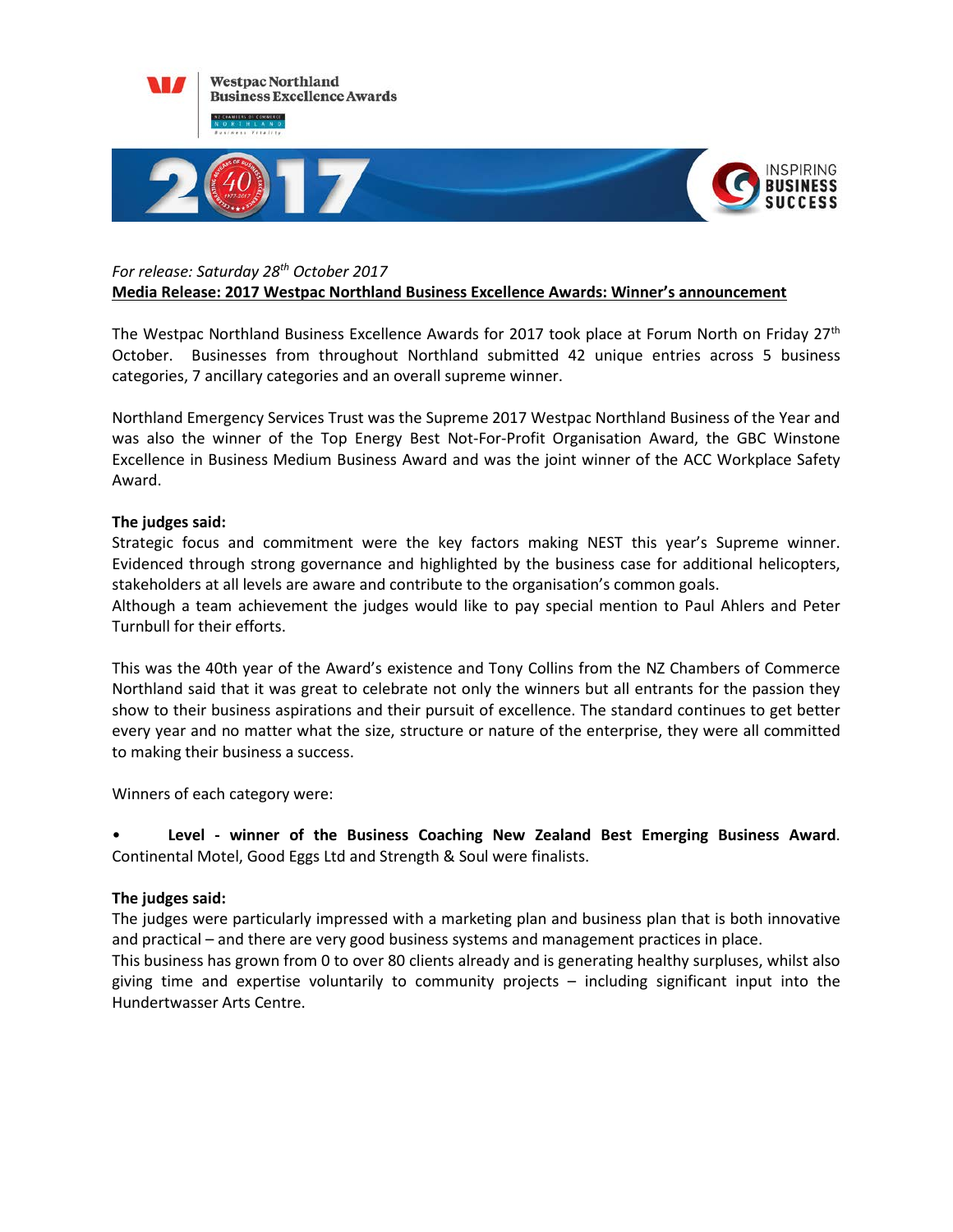

The team are to be congratulated for a well-engineered business model where all partner-directors have independent clients but operate with synergy to meet the end goals for both Level and also the specific goals of their client base.

A business with a bright future in the region.

• **Sarahlee Studio - winner of the Ricoh Northland Excellence in Micro Business (1-3FTE) Category**. Memory Lane and Live Wire Media were finalist

# **The judges said:**

The judges were impressed by Sarahlee's clear understanding of where her studio is positioned in the market and her awareness of national and international trends. There was evidence of robust information management with data collected, monitored, analysed and then applied in decision making and business planning. The owner has developed her personal and professional skills with formal and informal mentoring and understands the importance of working with the wider community. This is a clear example of a business that has entered the Awards before, taken feedback on board and grown more than the previous judges could have foreseen.

• **Three Hairdressing - winner of the Henderson Reeves Excellence in Business Small Business Awards (4-9FTE)**. Finalists were Northern Benchtops and Energise Web Design Ltd.

## The judges said:

The judges were impressed by the passion of the owners and the thought and detail that had gone into the business. The customer-centric business model was clear with policies in place to reward existing clients and encourage new clients. Business processes are well documented and well executed with the owners showing a clear understanding of the key drivers. By striving to be a leader in staff training Three Hairdressing has achieved significant industry recognition and engagement with staff. There was a clear and noticeable desire for on-going improvement and this was reflected in the progress of the salon to date.

• **Northland Emergency Services Trust - winner of the GBC Winstone Excellence in Business Medium Business Award (10-24FTE)**. Dive! Tutukaka were also a finalist.

# **The judges said:**

We all know NEST performs at a moral level but the judges were impressed by the level of business excellence performed throughout all areas of the operation. Business planning is a key strategy to their sustainability and of all major decision processes. Coupled with outstanding expertise and commitment, from Board to Engineer, produce an efficient service setting the benchmark for operators in New Zealand.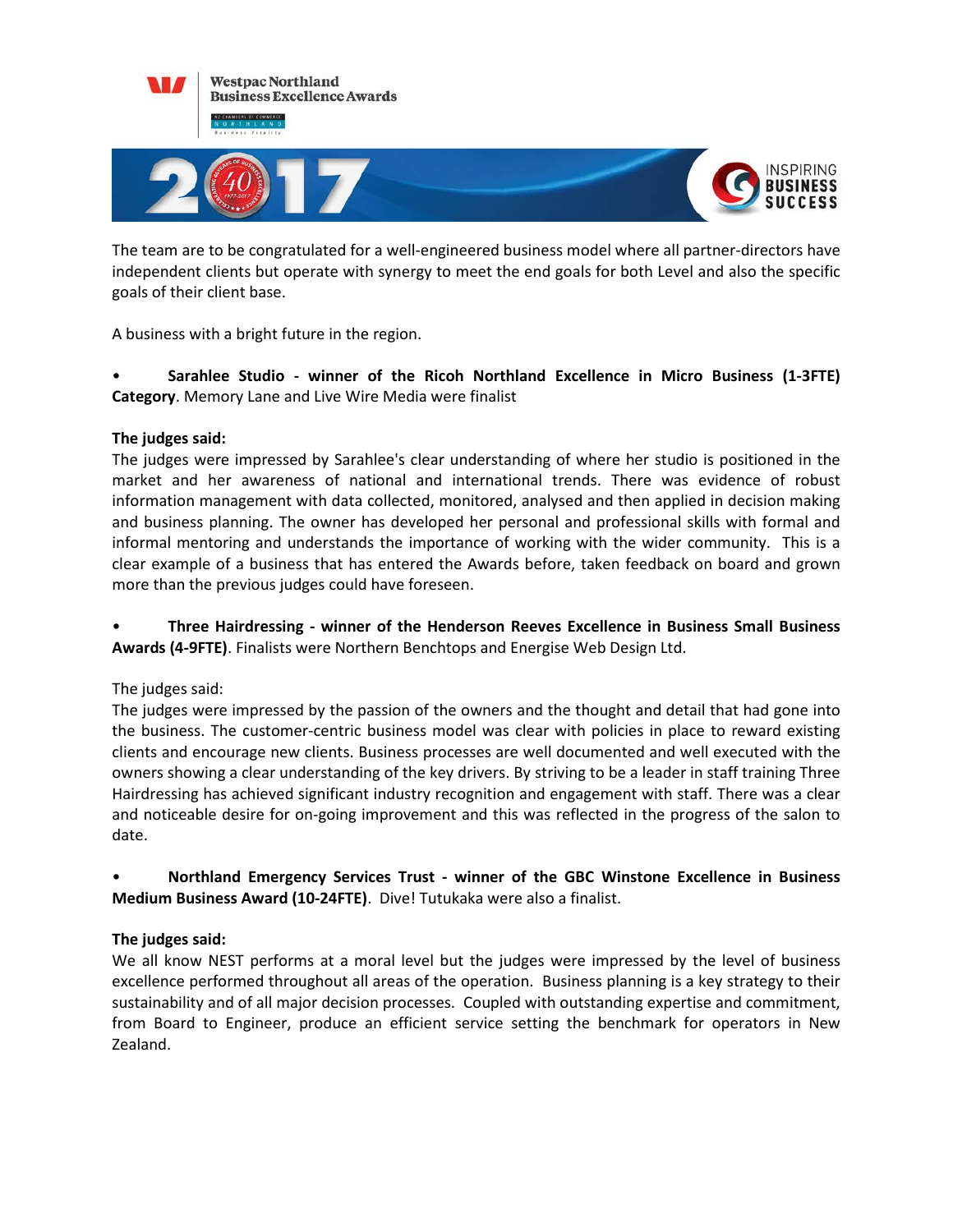

• **Ten4 Transport Engineering - winner of the Vodafone Excellence in Business Large Business Award (25 plus FTE)**. Waitangi Treaty Grounds and Northland Scaffolding Ltd were finalists.

## **The judges said:**

The judges were impressed with the organisation and simplicity Ten4 had created in such a complex industry. This little-known Northland business has been providing engineering and transport solutions for international events and throughout New Zealand. This has been achieved by Paul's leading work ethic, being heavily process driven, and clear staff direction and support.

• **Northland Emergency Services Trust - winner of the Top Energy Best Not-For-Profit Organisation Award.** Waitangi Treaty Grounds were also a finalist.

### **The judges said:**

In an ever-demanding world for charity NEST continue to manage revenue to meet their demands. They have diversified income streams to meet operational requirements and chosen different finance options to meet capital requirements. NEST understand to be a sustainable Not for Profit, they must be a "not for loss"!

• **Waitangi Treaty Grounds - winner of the Northland Regional Council Sustainable Business Award**. Ohaeawai Community Education Trust and Northern Benchtops were finalists.

#### **The judges said:**

Wow! What a jewel of Northland, and New Zealand. Waitangi Treaty Grounds are tasked with locating, displaying, and educating a large part of our history and heritage icons. The logistics and planning involved to achieve the operation as it is today and future plans to come is to be commended. Maintaining and revitalising this great resource is key to keeping Waitangi Treaty Ground vibrant and sustainable, a focus also shown throughout all levels of the organisation.

• **Northland Emergency Services Trust and Dive! Tutukaka –were joint winners of the ACC Workplace Safety Award**. Northern Benchtops, Ten4 Transport Engineering and Good Eggs Ltd were finalists.

#### **The judges said of Dive! Tutuakaka:**

This privately-owned Company has been operating for 18 years and is focussed on growing the destination in a sustainable way.

A commitment to developing a strong integrated culture of safety, involving their staff and contractors, has been at the core of the organisation's H&S journey to beyond compliance and something they are most proud of.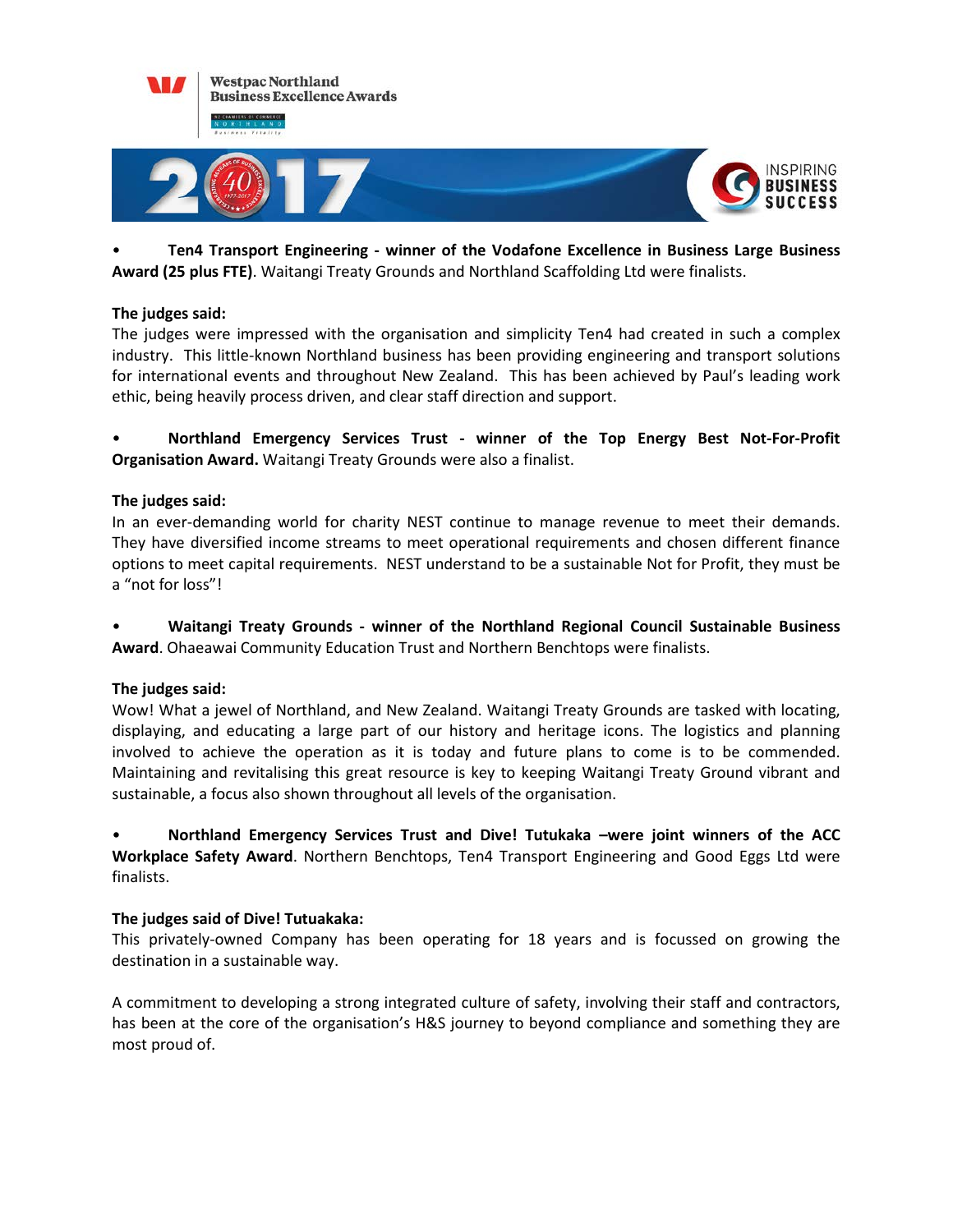

Dive! Tutukaka has led the way in H&S for the industry, being the first tourism operator to adopt the MOSS Safety System in 2014, and has achieved conformance with a number of regular external H&S audits.

The Company regularly feed back into their industry, assisting in research for improved safety and providing input into safety guidelines. They also take incident learnings from other industry operators and feed this proactively into their own risk management.

Dive! Tutukaka give a lot back to the community through programs and activities with local schools and assisting the Department of Conservation.

## **The judges said of Northland Emergency Services Trust:**

NEST has been operating for 29 years growing significantly to meet the demands of the region. Safe transport and en-route medical attention is at the heart of operations giving peace of mind and saving lives.

NESTs drive for zero harm is at the core of their integrated H&S management system, involving all staff and an active commitment from the Board of Directors. Annual external audits verify conformance to industry and client standards.

The ongoing training of pilots is often above industry standards taking place locally and overseas on a regular basis. A key achievement for NEST was the building of a multi engine flight simulator based at Whangarei airport, certified by the CAA, enabling all weather emergency scenario training without the risks.

The Trust are a leading organisation in helping to improve H&S across the aviation sector, organising and participating in national safety forums involving regular training workshops and liaising with stakeholders such as CAA and Massey University. Well done!

• **Memory Lane - winner of the Creative Northland Excellence in Creative Industries Award**. Sarahlee Studio and Level were named as finalists.

#### **The judges said:**

Memory Lane's level of experience and professionalism as a business is interesting, creative and unrestricted. They are crossing the lines between graffiti and individual expression. They are changing the mundane into monumental, they know how to adapt their surroundings creatively to make a living out of what they love. Lots of added value, product diversification, pushing the boundaries of art-form. Love it.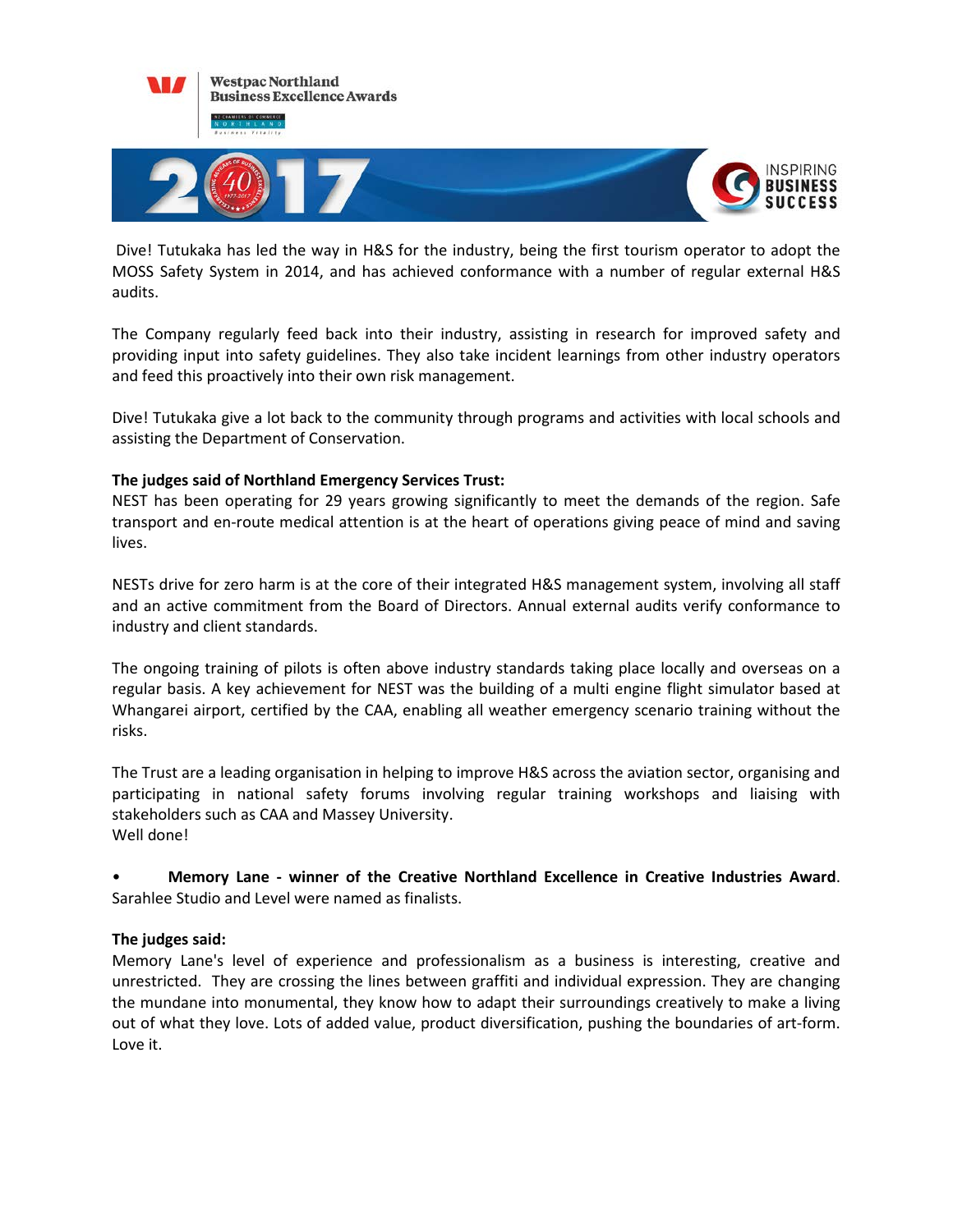

• **Dataphyll Ltd took out the Northland Inc Innovation Award**. and Donovan Group NZ Ltd and Lynwood Avocado Nursery were highly commended.

## **The judges said:**

Dataphyll: A great demand led innovation. The company have worked well with their customers to support strong early commercialisation and have a solid for innovation path planned. Their solution will disrupt Horticulture and provide significant returns for the company and the region.

# • **Ohaeawai Community Education Trust - winner of the People Potential Judges Choice Award**. Luke Bird Entertainment was a finalist.

### **The judges said:**

The judges were inspired with the passion, beliefs and vision of the managers and staff to provide quality care and education for children. The centre is an amazing space and the pride and effort that has been applied to establish the play spaces and the rituals to support the children is excellent. Their sustainable business model is increasingly well defined with the use of natural resources and a deep consideration of the resultant environmental footprint. The Trust is striving to be a leader in their sector and have made impressive progress on their journey.

# • **Uber Group Ltd was voted winner of the More FM Customer Choice Service Provider Award and Mint Floral was the winner of the More FM Customer Choice Retail Provide**r.

## **This is what one client had to say about Uber Group Ltd:**

Because their customer service is absolutely fantastic. Honestly, when you deal with Uber, you know you will be taken care of. Not that much goes wrong but on the odd occasion it does, all I have to do is call Uber or Facebook message and they get right on to it right away. I am always flabbergasted at the way in which they deal with me as I can be pretty internet-stupid and they just work with me and for me and solve my problems. They definitely deserve this reward.

#### **And a Mint Floral customer had this to say:**

I have used this company many times, and always from the time I place an order online or on the phone, the customer service has been exceptional. Staff are always friendly, helpful and certainly got out of their way to offering a fantastic service and product. There online website is bright, clear, and so easy to use. I am informed of when the order is delivered. I like the way how the owner delivers the flowers, rather than using a courier service. The owners Jaz and Bryce certainly step out of the square to offer exceptional service. I wish more businesses would follow in their footsteps. A credit to this company and would like to see them be nominated for this prestige award. Thank You MINT FLORAL.

The Northern Advocate Business Hall of Fame inductee this year was the **Prosper Northland Trus**t in recognition of their contribution to Northland business.